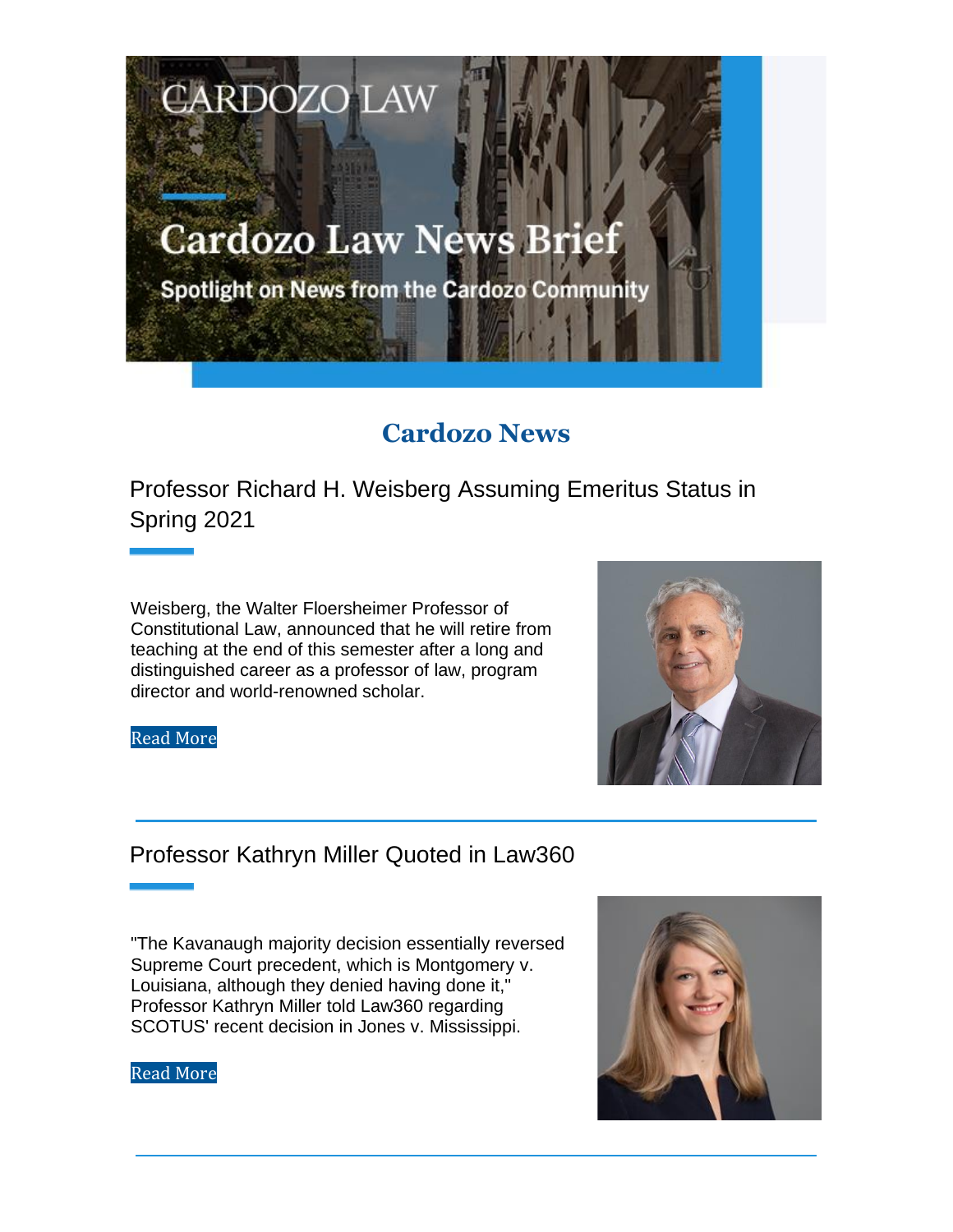Professor Ekow Yankah Writes in SCOTUSBlog about Terry v. United States, the Final Case for the 2020-21 Term

"Beginning in a history of racially uneven punishment, the question of how dedicated the machinery of government must be in undoing past harm lurks just beneath the surface of this tiny little case and the few months of prison time at stake for Tarahrick Terry," writes Yankah. Yankah also spoke to **BNC** on the matter.



#### Read More

## Professor Deborah Pearlstein Joins BBC Newshour to Discuss International Travel Restrictions

On whether the Australian travel ban violates international law, Pearlstein notes the Australian government will "need to show that this measure is not discriminatory."



Listen at 30:05

## **Faculty Scholarship & News**

- **Professor Jocelyn Kestenbaum** received, in collaboration with former student Cecilia Gebruers-Hanya, a U.S. State Dept. grant to conduct trainings in La Pampa (Argentina) to start clinical legal education in their public law school. The Benjamin B. Ferencz Atrocity Prevention Clinic will also develop and implement strategic litigation and advocacy trainings with clinical faculty and students.
- **Professor Lindsay Nash** joined the Board of the Immigrant Justice Corps.
- **Professor Alex Reinert** will conduct a legislative briefing on May 14 for pending legislation in the New York Senate and Assembly that would create a state law cause of action for violations of the New York State constitution.
- **Professor Tony Sebok** spoke at the Public Interest Litigation Funding Roundtable on May 6.